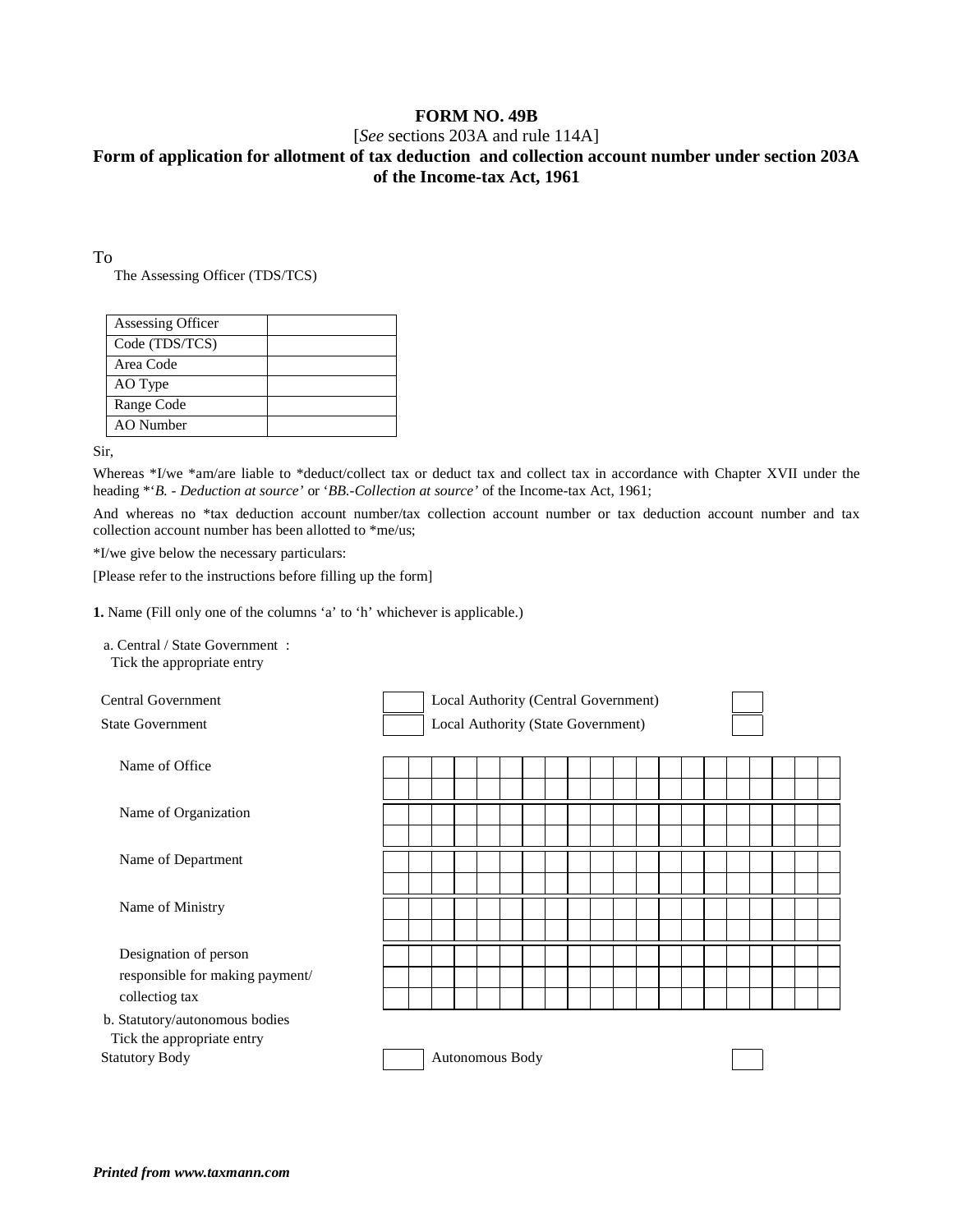| Name of Office                                                                                                              |                                                                |  |                                  |  |  |  |  |        |  |  |  |  |  |  |  |  |  |  |
|-----------------------------------------------------------------------------------------------------------------------------|----------------------------------------------------------------|--|----------------------------------|--|--|--|--|--------|--|--|--|--|--|--|--|--|--|--|
|                                                                                                                             |                                                                |  |                                  |  |  |  |  |        |  |  |  |  |  |  |  |  |  |  |
| Name of Organization                                                                                                        |                                                                |  |                                  |  |  |  |  |        |  |  |  |  |  |  |  |  |  |  |
| Designation of person                                                                                                       |                                                                |  |                                  |  |  |  |  |        |  |  |  |  |  |  |  |  |  |  |
| responsible for making payment/                                                                                             |                                                                |  |                                  |  |  |  |  |        |  |  |  |  |  |  |  |  |  |  |
| collecting tax                                                                                                              |                                                                |  |                                  |  |  |  |  |        |  |  |  |  |  |  |  |  |  |  |
| c. Company: (See Note 1)                                                                                                    |                                                                |  |                                  |  |  |  |  |        |  |  |  |  |  |  |  |  |  |  |
| Tick the appropriate entry                                                                                                  |                                                                |  |                                  |  |  |  |  |        |  |  |  |  |  |  |  |  |  |  |
| Central Government Company/Company<br>established by a Central Act                                                          | State Government Company/Company<br>established by a State Act |  |                                  |  |  |  |  |        |  |  |  |  |  |  |  |  |  |  |
| Other Company                                                                                                               |                                                                |  |                                  |  |  |  |  |        |  |  |  |  |  |  |  |  |  |  |
| Title (M/s.) (Tick, if applicable)                                                                                          |                                                                |  |                                  |  |  |  |  |        |  |  |  |  |  |  |  |  |  |  |
| Name of Company                                                                                                             |                                                                |  |                                  |  |  |  |  |        |  |  |  |  |  |  |  |  |  |  |
|                                                                                                                             |                                                                |  |                                  |  |  |  |  |        |  |  |  |  |  |  |  |  |  |  |
| Designation of person                                                                                                       |                                                                |  |                                  |  |  |  |  |        |  |  |  |  |  |  |  |  |  |  |
| responsible for making payment/<br>collecting tax                                                                           |                                                                |  |                                  |  |  |  |  |        |  |  |  |  |  |  |  |  |  |  |
| d. Branch/Division of a Company:                                                                                            |                                                                |  |                                  |  |  |  |  |        |  |  |  |  |  |  |  |  |  |  |
| Tick the appropriate entry                                                                                                  |                                                                |  |                                  |  |  |  |  |        |  |  |  |  |  |  |  |  |  |  |
| Central Government Company/Company<br>established by a Central Act<br>Other Company                                         | State Government Company/Company<br>established by a State Act |  |                                  |  |  |  |  |        |  |  |  |  |  |  |  |  |  |  |
| Title (M/s.) (Tick, if applicable)                                                                                          |                                                                |  |                                  |  |  |  |  |        |  |  |  |  |  |  |  |  |  |  |
| Name of Company                                                                                                             |                                                                |  |                                  |  |  |  |  |        |  |  |  |  |  |  |  |  |  |  |
|                                                                                                                             |                                                                |  |                                  |  |  |  |  |        |  |  |  |  |  |  |  |  |  |  |
| Name of Division                                                                                                            |                                                                |  |                                  |  |  |  |  |        |  |  |  |  |  |  |  |  |  |  |
|                                                                                                                             |                                                                |  |                                  |  |  |  |  |        |  |  |  |  |  |  |  |  |  |  |
|                                                                                                                             |                                                                |  |                                  |  |  |  |  |        |  |  |  |  |  |  |  |  |  |  |
| Name/Location of Branch                                                                                                     |                                                                |  |                                  |  |  |  |  |        |  |  |  |  |  |  |  |  |  |  |
|                                                                                                                             |                                                                |  |                                  |  |  |  |  |        |  |  |  |  |  |  |  |  |  |  |
| Designation of person                                                                                                       |                                                                |  |                                  |  |  |  |  |        |  |  |  |  |  |  |  |  |  |  |
| responsible for                                                                                                             |                                                                |  |                                  |  |  |  |  |        |  |  |  |  |  |  |  |  |  |  |
| making payment/collecting tax<br>e. Individual/Hindu Undivided Family (Karta) (See Note 2)                                  |                                                                |  |                                  |  |  |  |  |        |  |  |  |  |  |  |  |  |  |  |
| Tick the appropriate entry                                                                                                  |                                                                |  |                                  |  |  |  |  |        |  |  |  |  |  |  |  |  |  |  |
| Individual                                                                                                                  |                                                                |  | Hindu undivided family           |  |  |  |  |        |  |  |  |  |  |  |  |  |  |  |
| Title (Tick the appropriate entry for individual)                                                                           |                                                                |  |                                  |  |  |  |  |        |  |  |  |  |  |  |  |  |  |  |
| Shri<br>Smt.                                                                                                                |                                                                |  |                                  |  |  |  |  | Kumari |  |  |  |  |  |  |  |  |  |  |
| Last Name/Surname                                                                                                           |                                                                |  |                                  |  |  |  |  |        |  |  |  |  |  |  |  |  |  |  |
| <b>First Name</b>                                                                                                           |                                                                |  |                                  |  |  |  |  |        |  |  |  |  |  |  |  |  |  |  |
| Middle Name                                                                                                                 |                                                                |  |                                  |  |  |  |  |        |  |  |  |  |  |  |  |  |  |  |
| f. Branch of Individual Business (Sole proprietorship concern)/Hindu Undivided Family (Karta)<br>Tick the appropriate entry |                                                                |  |                                  |  |  |  |  |        |  |  |  |  |  |  |  |  |  |  |
| Branch of individual business                                                                                               |                                                                |  | Branch of Hindu undivided family |  |  |  |  |        |  |  |  |  |  |  |  |  |  |  |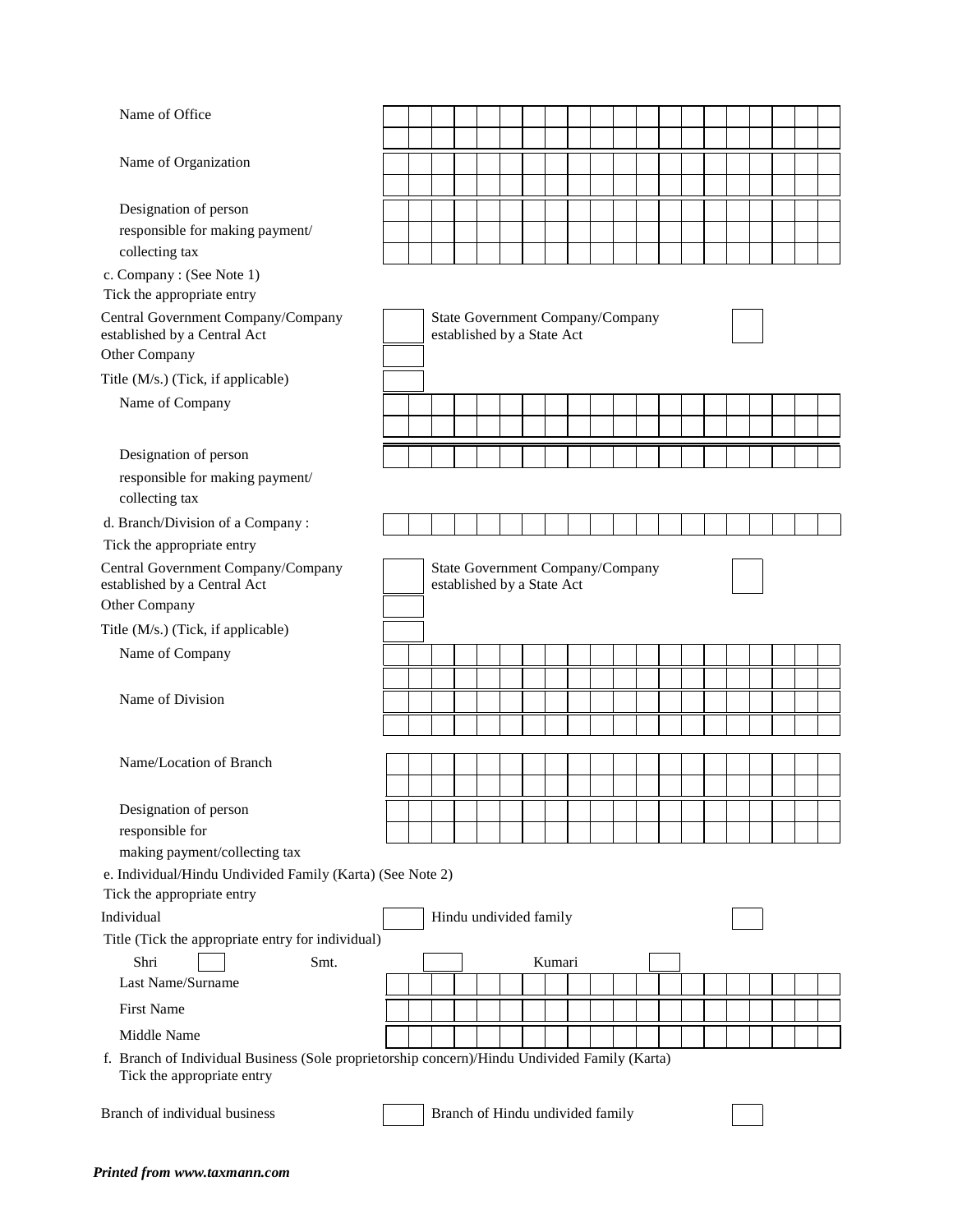Individual/Hindu undivided family (karta)

| Title (Tick the appropriate entry for individual)                                                                                                               |  |               |        |  |        |                |         |  |  |  |  |  |
|-----------------------------------------------------------------------------------------------------------------------------------------------------------------|--|---------------|--------|--|--------|----------------|---------|--|--|--|--|--|
| Shri<br>Smt.                                                                                                                                                    |  |               |        |  | Kumari |                |         |  |  |  |  |  |
| Last Name/Surname                                                                                                                                               |  |               |        |  |        |                |         |  |  |  |  |  |
| <b>First Name</b>                                                                                                                                               |  |               |        |  |        |                |         |  |  |  |  |  |
| Middle Name                                                                                                                                                     |  |               |        |  |        |                |         |  |  |  |  |  |
| Name/Location of Branch                                                                                                                                         |  |               |        |  |        |                |         |  |  |  |  |  |
|                                                                                                                                                                 |  |               |        |  |        |                |         |  |  |  |  |  |
| g. Firm/Association of persons/association of persons (trusts)/body of individual/artificial juridical person (See Note 3)<br>Name                              |  |               |        |  |        |                |         |  |  |  |  |  |
|                                                                                                                                                                 |  |               |        |  |        |                |         |  |  |  |  |  |
| h. Branch of firm/association of persons/association of persons (trusts)/body of individual/artificial juridical person<br>Name of firm/association of persons/ |  |               |        |  |        |                |         |  |  |  |  |  |
| association of persons (trusts)/                                                                                                                                |  |               |        |  |        |                |         |  |  |  |  |  |
| body of individual/artificial juridical person                                                                                                                  |  |               |        |  |        |                |         |  |  |  |  |  |
| Name/Location of Branch                                                                                                                                         |  |               |        |  |        |                |         |  |  |  |  |  |
|                                                                                                                                                                 |  |               |        |  |        |                |         |  |  |  |  |  |
| 2. Address                                                                                                                                                      |  |               |        |  |        |                |         |  |  |  |  |  |
| Flat/Door/Block No.                                                                                                                                             |  |               |        |  |        |                |         |  |  |  |  |  |
|                                                                                                                                                                 |  |               |        |  |        |                |         |  |  |  |  |  |
| Name of Premises/Building/Village                                                                                                                               |  |               |        |  |        |                |         |  |  |  |  |  |
| Road/Street/Lane/Post Office                                                                                                                                    |  |               |        |  |        |                |         |  |  |  |  |  |
| Area/Locality Taluka/Sub-Division                                                                                                                               |  |               |        |  |        |                |         |  |  |  |  |  |
| Town/City/District                                                                                                                                              |  |               |        |  |        |                |         |  |  |  |  |  |
| <b>State/Union Territory</b>                                                                                                                                    |  |               |        |  |        |                |         |  |  |  |  |  |
| <b>PIN</b>                                                                                                                                                      |  |               |        |  |        |                |         |  |  |  |  |  |
| (Indicating PIN is mandatory)                                                                                                                                   |  |               |        |  |        |                |         |  |  |  |  |  |
| STD Code<br>Telephone No.                                                                                                                                       |  | Telephone No. |        |  |        |                |         |  |  |  |  |  |
| e-mail ID<br>(a)                                                                                                                                                |  |               |        |  |        |                |         |  |  |  |  |  |
| (b)                                                                                                                                                             |  |               |        |  |        |                |         |  |  |  |  |  |
| 3. Nationality (Tick $\checkmark$ the appropriate entry)                                                                                                        |  |               | Indian |  |        |                | Foreign |  |  |  |  |  |
| 4. Permanent Account Number (PAN)                                                                                                                               |  |               |        |  |        |                |         |  |  |  |  |  |
| 5. Existing Tax Deduction Account Number (TAN), if any                                                                                                          |  |               |        |  |        |                |         |  |  |  |  |  |
| 6. Existing Tax Collection Account Number (TCN), if any                                                                                                         |  |               |        |  |        |                |         |  |  |  |  |  |
| 7. Date (DD-MM-YYYY)                                                                                                                                            |  |               |        |  |        | $\overline{a}$ |         |  |  |  |  |  |

Signed (Applicant)

*Verification*  I/we\* \_\_\_\_\_\_\_\_\_\_\_\_\_\_\_\_\_\_\_\_\_\_\_\_\_\_\_\_\_\_\_\_\_\_\_\_\_\_\_\_\_\_\_\_\_\_\_\_\_\_\_\_\_\_\_\_\_\_\_\_\_\_\_\_\_\_ in my/our \* capacity as \_\_\_\_\_\_\_\_\_\_\_\_\_\_\_\_\_\_\_\_\_\_\_\_\_\_\_\_\_\_\_\_\_\_\_\_\_\_\_\_\_\_\_\_\_\_\_\_\_\_\_\_\_\_\_\_ do hereby declare that what is stated above is true to the best of my/our \* knowledge and belief. Verify today, the - - D D M M Y Y Y Y